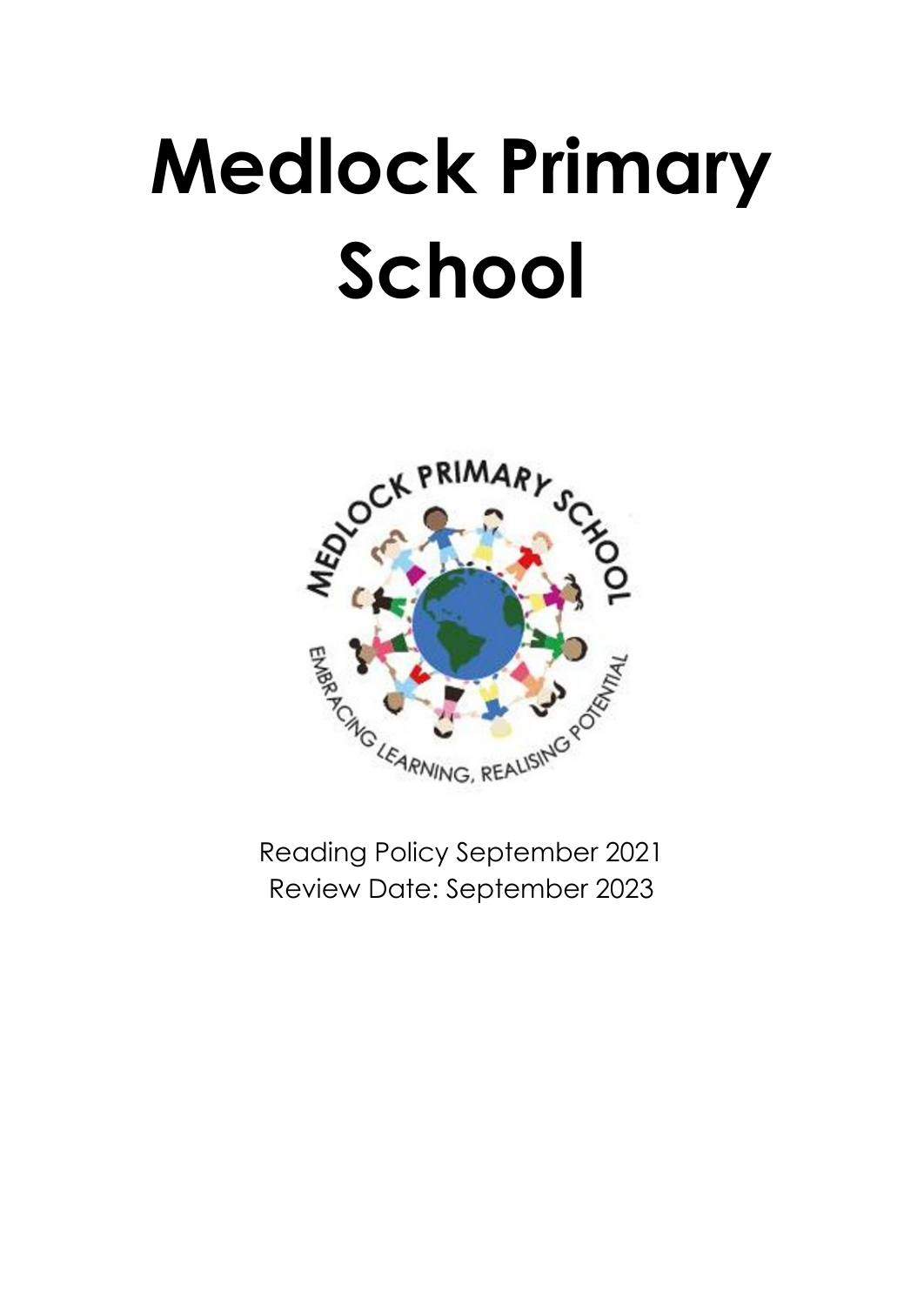# **Aims and Expectations**

At Medlock Primary School we believe that all children have the right to receive high quality teaching and learning and we will strive to provide this at all times. Quality first teaching is essential for children making progress (physically, socially and emotionally as well as academically) and where appropriate interventions will be put in place to support children's individual needs. Communicating with each other, the children and their parents is crucial to ensuring the same strategies are used and continued in all areas where learning takes place. Well planned lessons and high quality resources coupled with the before mentioned teaching and communication methods are imperative to ensuring children's next steps are built upon and therefore make as much progress as possible.

In all areas of the curriculum promoting oracy is at the heart of our teaching and learning. During all lessons and activities planned, there will be opportunities for children to verbally share their ideas with each other and the whole class / group, ask and answer questions and be encouraged to extend their responses.

We aim for all children to leave Medlock Primary School as confident, fluent and expressive readers who can talk eloquently about what they've read and give their opinions about a range of texts.

### **Starting Point**

For teachers to teach reading effectively they must firstly have a clear understanding of the reading process - the cognitive steps that need to happen and how they intertwine for a child to 'make sense' of a text. With this in mind, all staff are given the relevant training for them to do this effectively, as well as on-going support with sharpening their teaching of reading.

The starting point for all teaching staff is the Scarborough Rope model. Teaching staff must be familiar with this model as it forms the basis of all professional discussions about reading and a child's ability to read.

# **Phonics and Decoding**

The purpose of phonics sessions is for children to learn to be fluent readers, as well as begin to spell words correctly when writing. We follow the scheme "Letters and Sounds" with the freedom for teachers to plan their own activities if something else works for their class' needs. This still needs to be in keeping with the lesson structure which Letters and Sounds sets out which is:

- Revisit Revisit previously taught sounds, tricky words and high frequency words. (No more than 5 minutes)
- Teach Teach the new sound specified in the Letters and Sounds planning (found in the English folder in Teacher Shared), teach its pronunciation and any spelling rules. (Around 5 minutes)
- Practice Children practice saying, reading and writing the sound. (Around 5 minutes)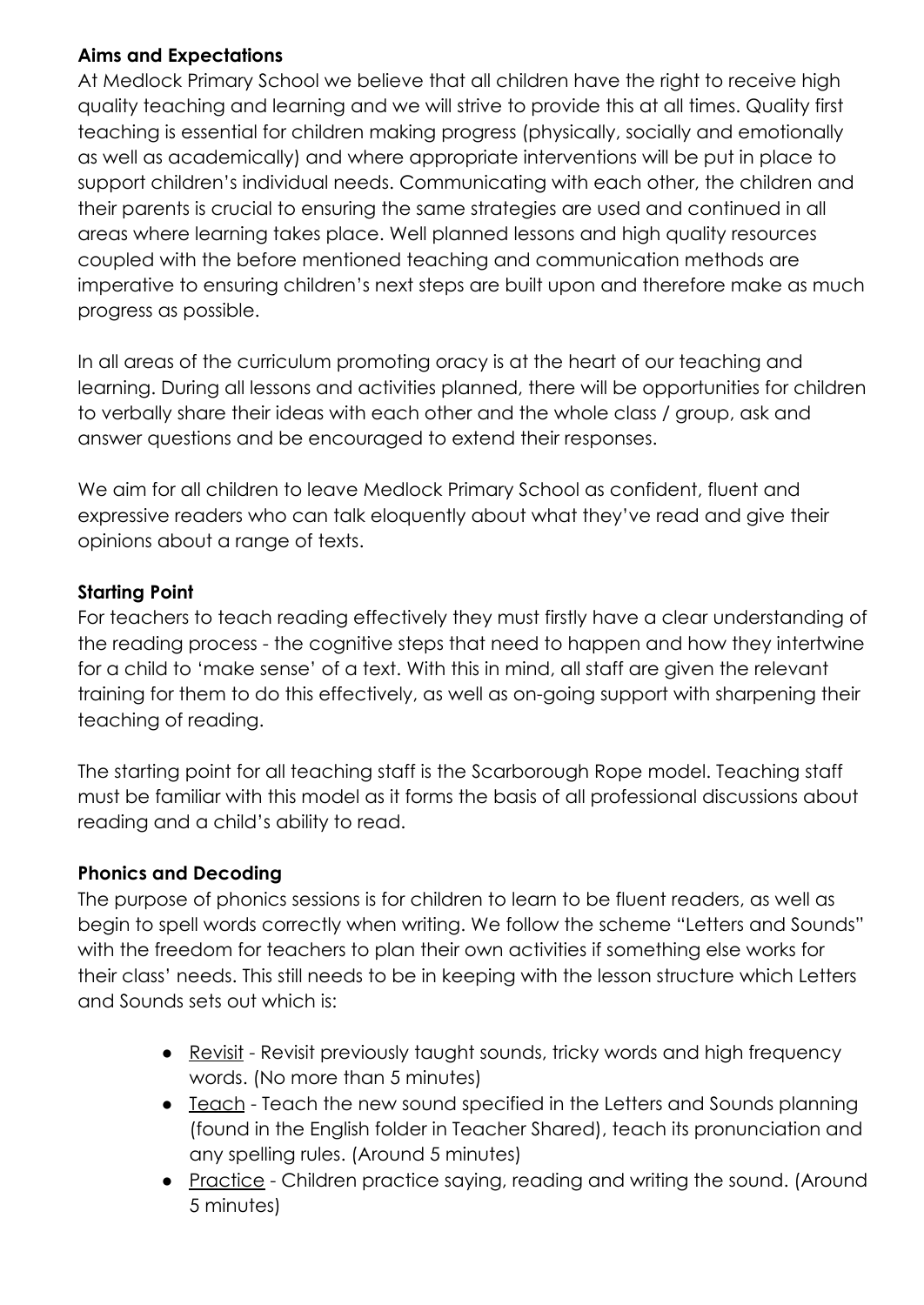• Apply - Children complete an activity where they independently (teacher to step in if appropriate)apply what they've learnt in the lesson. (Around 5-10 minutes).

Daily phonics lessons (lasting around 20 minutes) will take place in the following year groups:

**Nursery**: Phase 1, moving children on to Phase 2 when they're ready.

**Reception:** Phases 2 and 3 and moving the children onto Phase 4 when they're ready.

**Year 1**: Phases 4 and 5 and moving children on to spelling and grammar lessons when they're ready. Some children will need additional interventions if they are not completely secure at Phases 2 and 3 in Year 1.

**Year 2**: Depending on the cohort of children, they may start the year with a recap of the phonics phases before moving on to spelling and grammar lessons. Even if teachers feel their class is secure up to and including Phase 5, they may recap previous phases with a focus on applying the sounds correctly when writing.

The children will be taught in streamed groups based on their ability by teachers and teaching assistants (staff will be deployed to groups based on their teaching experience and strengths) but once a week class teachers will teach a group which isn't their usual group, to ensure they keep abreast of the progress all of their children are making. Regular opportunities for team teaching or peer observations are also built in to sharpen and develop the teaching of phonics across all those responsible.

# **When More is Needed**

In Years 2-6, interventions will be put in place for children who aren't working at the age expected level for decoding. This will start with repeating the phonics phases in smaller, more focused groups and then going on to alternative programmes to phonics when this is deemed necessary, such as a high frequency word sight reading programme, Toe By Toe etc. It is the teacher's responsibility to find out which interventions children have had in previous years to ensure that interventions aren't repeated and that individual children's needs are being catered for. Interventions may be run and resourced by teaching assistants or additional teachers but they remain the responsibility of the class teacher throughout.

# **Guided Reading**

Guided reading enables the teacher to focus on small groups of children with similar barriers, targeting specific areas matched to the children's next steps. The focus of the sessions fall into 2 sections - Language Comprehension and Word Recognition (all strands of which are made clear on the Scarborough Reading Rope Infogram - Appendix 1).

Guided reading in small groups will happen in the following years:

● **Nursery** - A small group, focusing on how to handle a book and beginning to talk about it when the children are ready. This might be as a planned session or in response to an in the moment interaction.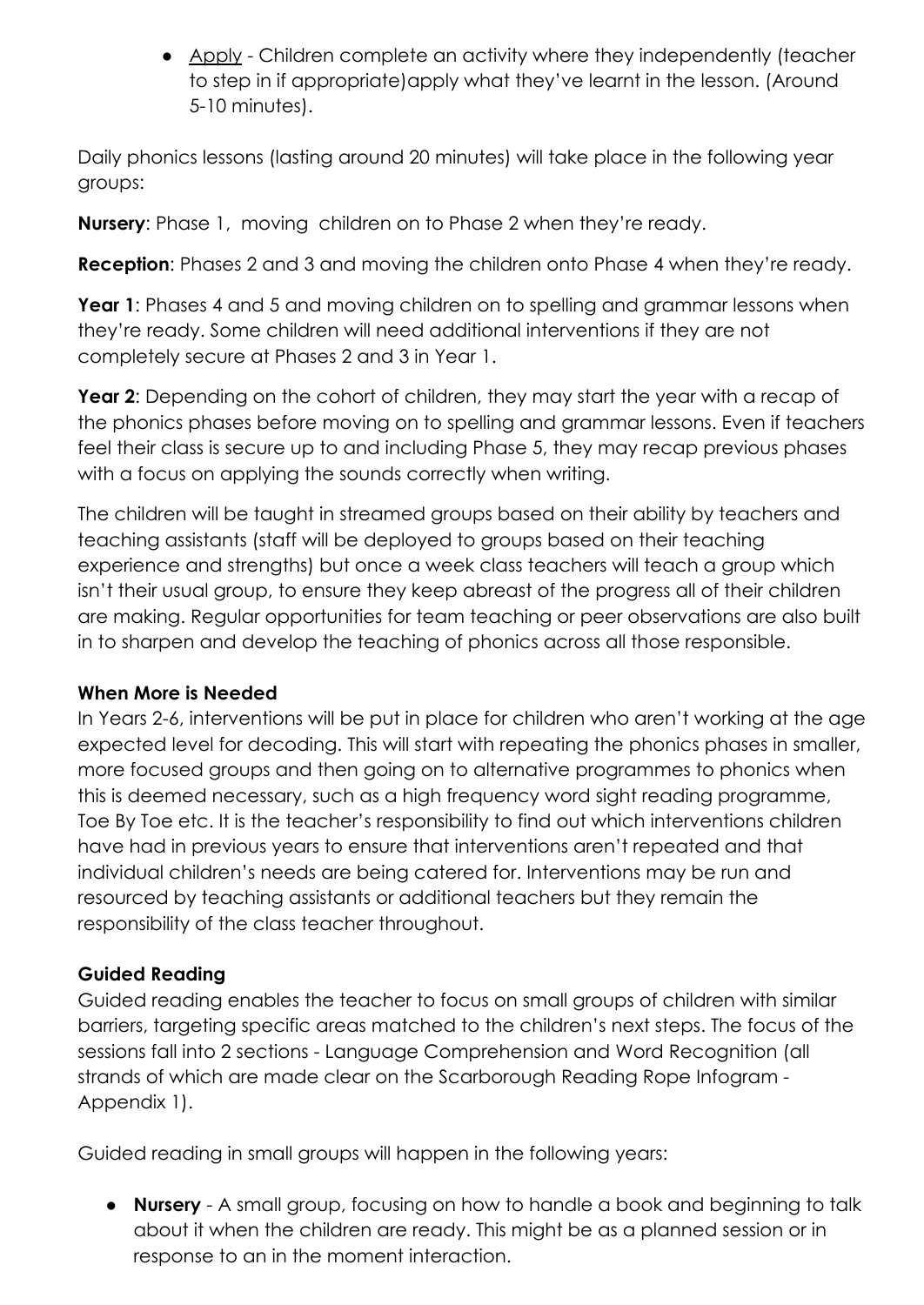- **Reception** All children to receive one adult led guided reading session a week and at least one adult-led one to one reading session per week.
- **Key Stage 1** All children receive at least two adult-led guided reading sessions a week with follow up comprehension work (independant where appropriate)and independent reading activities. They should also receive at least one adult-led one to one reading session per week.
- **Key Stage 2** All children receive at least one adult-led guided reading sessions a week with follow up independant comprehension work and independent reading activities. They should also receive at least one adult-led one to one reading session per week.

In **Nursery,** the session should be entirely made up of adult modelling and questioning followed by group discussion and or a linked experience.

In **Reception to Year 2** the following model should be used (in groups no larger than 6):

- 1. The Adult goes through new words with the whole group (either tricky words or new vocabulary) with pictures or objects to support.
- 2. Adult goes through the front and back covers with the whole group discussing what can be seen, the features, making predictions and some links to retrieval and inference skills created.
- 3. The adult goes through the learning intention and the questions they'll ask the children at the end. The group discusses / revises the strategies which can be used if they come across a word they are unsure of.
- 4. Children read independently. As they are reading they write down any words they come across which they're unsure of (meaning, pronunciation etc.). Whilst children are reading, the adult moves around and listens to each child individually, remodeling any misconceptions and giving them their next steps.
- 5. An extension needs to be planned for when children have finished reading independently (although children are grouped in similar bands, some may finish faster than others). This needs to support the teacher in knowing that each child accessed / understood the text but should not require marking although immediate verbal feedback could be used / be appropriate.
- 6. Once the adult has heard all children read, the group comes back together to discuss the learning objective and questions shared earlier, as well as any misconceptions and new words picked up during the individual reading time.
- 7. Time is built in to review, reflect and set future learning intentions.

We expect a high level of adult to pupil and pupil to pupil interactions / discussions throughout the session in any year group.

In **Year 3 to Year 6** the following model should be used (in groups no larger than 6):

1. The adult introduces new and unfamiliar vocabulary that the children are to meet in the text which will support children's understanding. Prop objects, pictures or example sentences (age and stage to inform which are used) are to be used in the development of vocabulary. (Throughout the session teachers will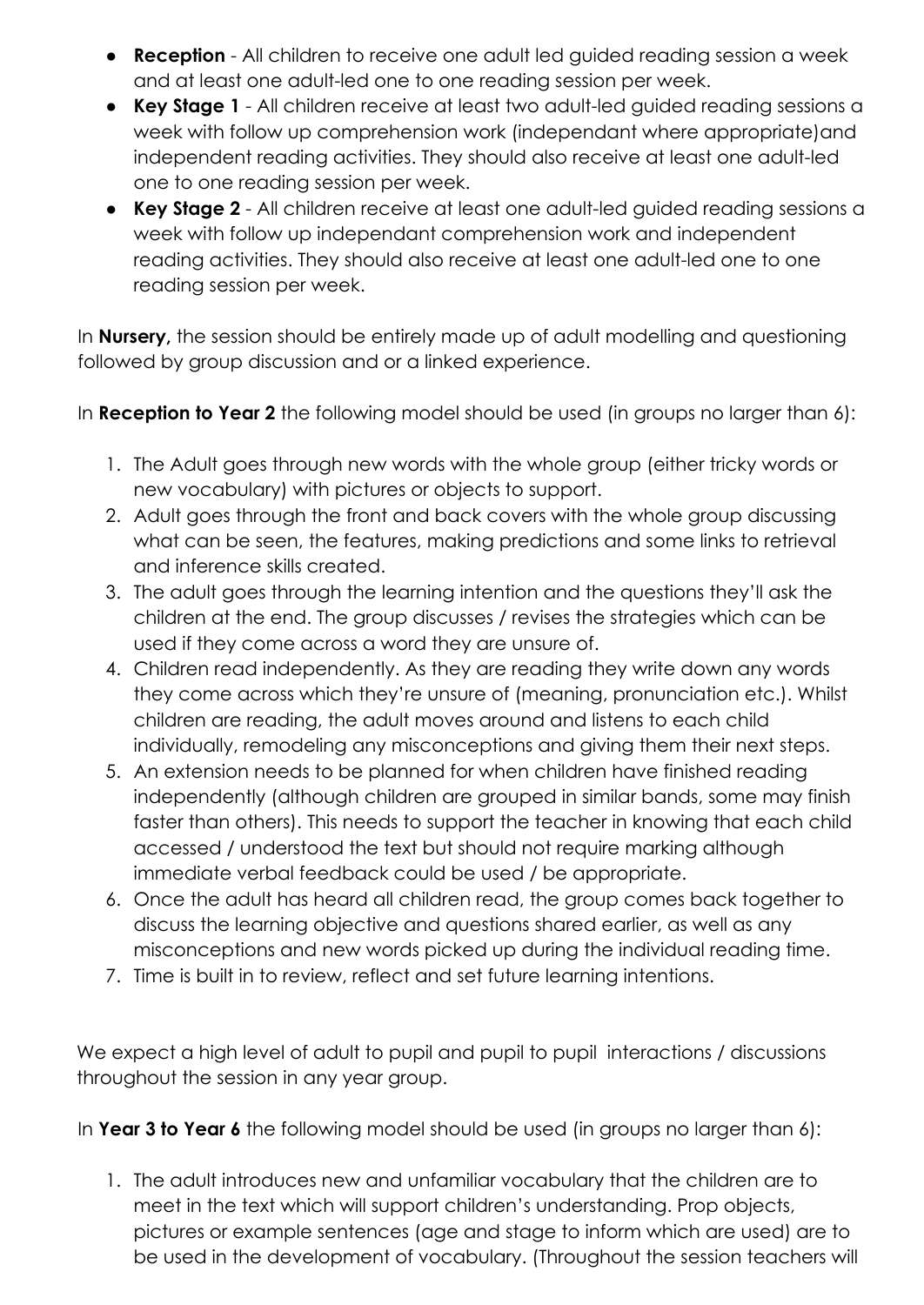continue to provide opportunities for children to investigate and clarify unfamiliar vocabulary)

- 2. In the case of a new text, children are asked to make predictions and inferences based on cover, picture etc. Where the children have encountered sections of the text in previous lessons, they should be asked to retrieve, clarify and or summarise 'the story so far' and then predict based on events told as well as story conventions.
- 3. The adult goes through the learning intention and the questions they'll ask the children at the end. The group discusses / revises the strategies which can be used to gain further meaning from the text. For example, word meaning, retrieval, inference etc
- 4. Children read independently. As they are reading children write down words they particularly need clarifying(meaning, pronunciation etc.) and any puzzles/ questions and initial responses that they have. Whilst children are reading, the adult moves around and listens to each child individually, remodeling any misconceptions and giving them their next steps. In Key Stage 2, where reading fluency is secure, teachers will use their professional judgement as to the balance between extended dialogue to develop comprehension and the need to spend time securing reading fluency or specific issues with decoding. However, for these secure readers it is important that they still heard reading on a regular basis.
- 5. An extension needs to be planned, this could be a continuation of the puzzles and responses etc, for when children have finished reading independently (although children are grouped in similar bands, some may finish faster than others). This will also support the teacher to know that each child accessed / understood the text but should not require marking although immediate verbal feedback could be used / be appropriate.
- 6. Once the adult has heard targeted children read or asked individualised assessment questions, the group comes back together to discuss the learning intention and questions shared earlier, as well as any misconceptions, independent responses and new words picked up during the individual reading time.
- 7. Time is built in to review, reflect and set future learning intentions.

# **Whole Class Shared Reading.**

The purpose of whole class reading (within the English lesson or as part of wider thematic work) is to further guide and support the children's comprehension skills, support them in becoming increasingly expressive and fluent readers as well as developing their work ethic with reading within a larger group. When planning for a shared reading opportunity, the teacher will pitch the text above the majority of those in the class as the expectation is that the teacher will be modelling the reading process to the whole class, as an expert reader, providing a high level of support and instruction. Teaching objectives are pre-planned and sessions are characterised by explicit teaching of specific reading/comprehension strategies, oral response and high levels of collaboration. The texts selected are quality texts which reflect the programmes of study and link often with our wider thematic curriculum. The deeper reading within a shared read should support and develop the end point writing (see writing policy for more guidance).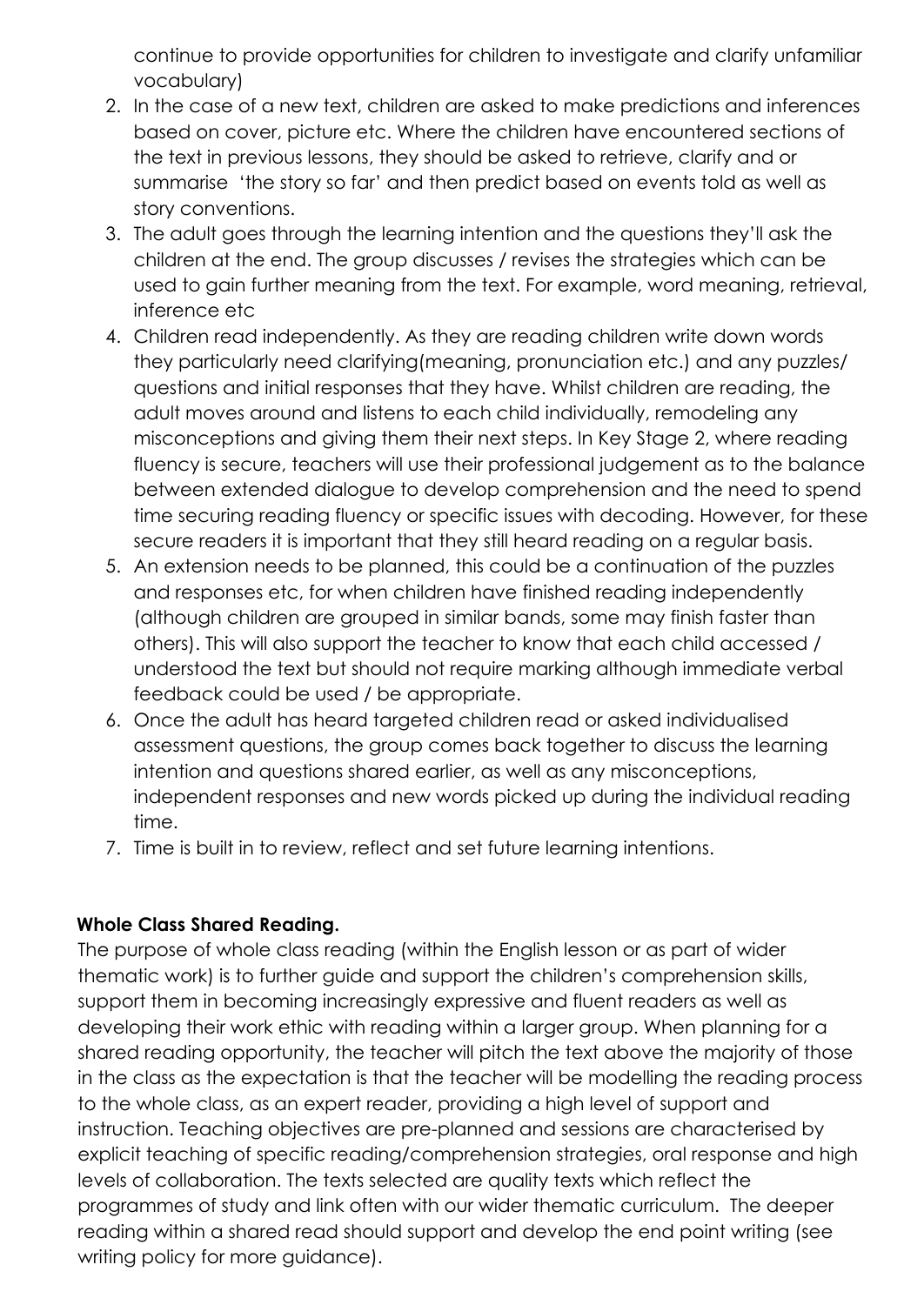# **One to One Reading.**

One to One reading should be carried out in all years from **Reception to Year 6**. In Nursery this should commence when a child is ready.

One to one reading is an opportunity for the precision teaching of reading, enabling teachers to assess children's individual needs and give them targeted next steps. Regular one to one reading also supports building reading stamina. One to one reading time should be prioritised first thing in the morning.

In years **Reception to year 2**, all children should be heard to read one to one at least twice weekly. Specific target children should be heard more often where teacher assessment identifies the need. Every effort should be made to support parents and carers to read one to one with their pupils daily. Teachers should maintain records of one to one reading to ensure all pupils access.

In **years 3 to 6**, all children should be heard to read weekly one to one. Where teachers identify children will benefit from additional one to one reading sessions they should ensure this is carried out. Teachers should maintain records of one to one reading to ensure all pupils access.

Where one to one reading sessions are delivered by staff other than the teacher it is still the responsibility of the teacher to ensure sessions are of a high standard and that the children are accessing a book at the correct level.

# **Promoting Reading for Pleasure - Making Children Value Reading and Love Books.**

Reading for pleasure should be an explicit whole school aspect of the reading curriculum at Medlock in order for our pupils to see the value of reading. At the heart of this the pupils need to see the staff at all levels as readers in order to promote a lifelong love of reading. Aspects need to be clear within our school environment and our approaches to reading beyond English and Guided Reading lessons.

# **Story Time / Class Novel.**

The purpose of a story time / class novel is to provide a platform in which children can immerse themselves in a story. In this way, they are provided with greater drive to engage with their own reading. Secondary to this, it's an opportunity for them to hear high quality, fluent reading from an expressive reader. As they are not being asked to decode themselves, they can be exposed to high level complex vocabulary in a non-threatening context. It can also provide another opportunity for children to work on their comprehension skills in a less pressurised context, purely through discussion. Such discussions also support the development of oracy and hearing and using a wider variety of academic language.

Story time / Class Novel should take place in all years from Nursery to Year 6 and last at least 15 minutes.

#### **School Environment**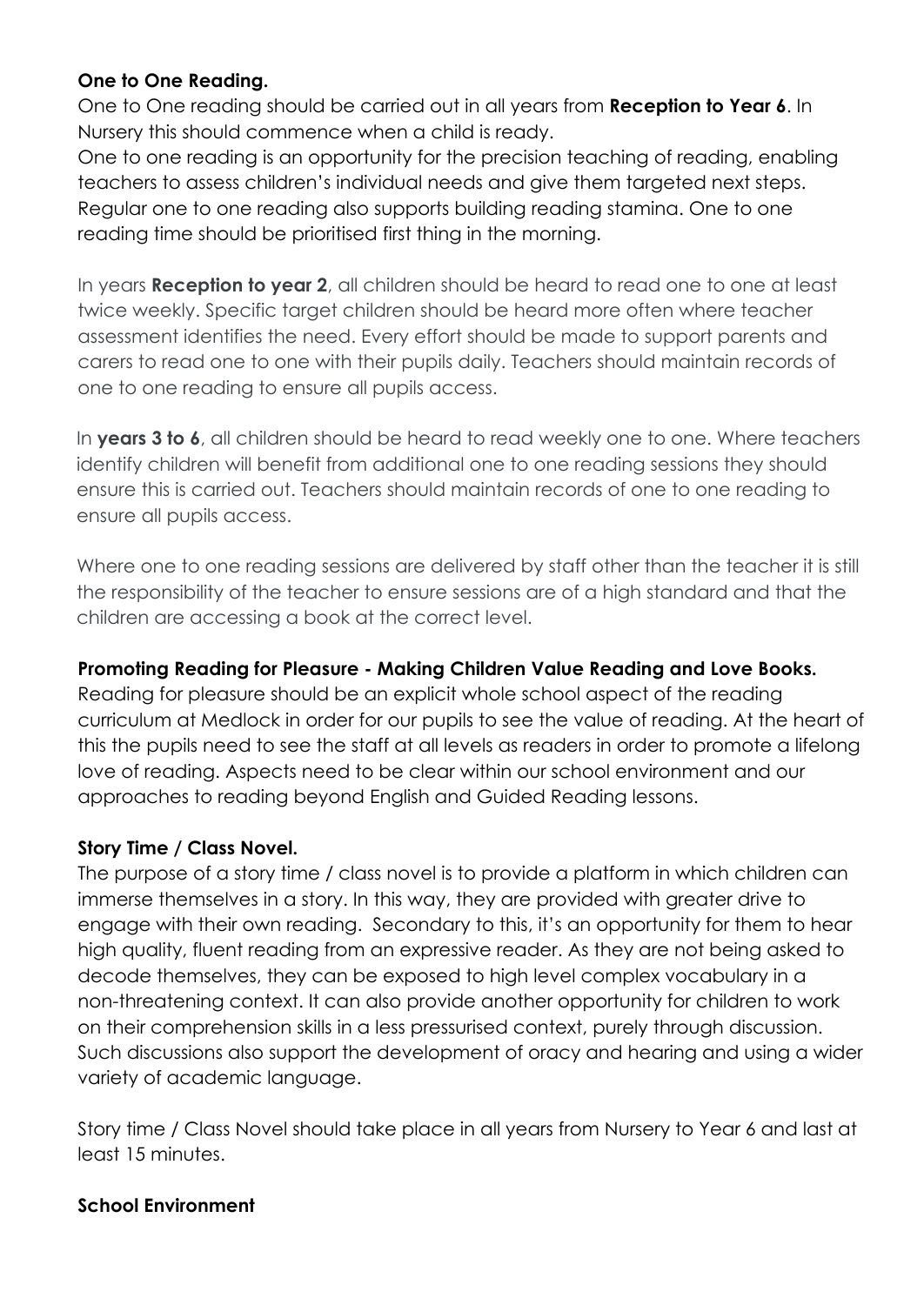The school environment needs to reflect our drive on reading and promote reading for pleasure. This needs to go beyond what we offer in our reading corners but how we promote and show a love of books in our classrooms; in the corridors; the outside environment and in all assemblies. As well as how we support the children to make links between books (both fiction and non-fiction) and the wider curriculum.

The single most important factor in shaping the school environment is how the adults engage with books and promote reading. All adults should speak about books and stories with enthusiasm, continually promoting books and creating a culture of books being 'high value' items that the children want to have access to. This should not only be in relation to the content of the books but adults should consistently model how to handle and store books whilst holding children to account for their own treatment of 'precious resources' that are 'for all to share'.

# **Reading Corners.**

The purpose of a reading corner/or space is to allow the children to have a safe, secure and quiet space where they can read purely for pleasure and feel that they can read alone or with friends, without an adult being present. A place where it is absolutely evident to all that reading is valued and celebrated. Each class from Nursery to Year 6 should have a space that is inviting and comfortable. The following should be in each:

- A range of texts (different genres and for differing abilities). Books should be displayed in an inviting manner with consideration to how texts are grouped genre, author etc. Non-fiction books particularly should be forward facing so the children can see the covers not just the spines.
- Questions and key words. This should be a mix of key words and questions relating to the class' theme - changed each half term - with key words and questions which link to the reading domains. The latter could be the same all year but presented in a different way each term to maintain the children's interest in them. The purpose of the questions is to promote talk about the books and to guide children's thinking and interests in reading.
- An adult's recommendation (promoted through enthusiastic discussion) that the adults in class are currently reading and or books that they love / remember. This should include reference and non-fiction book(s).
- A class 'book review' book that contains suggestions and responses to books alongside other peer to peer methods of book suggestions, childrens are explicitly encouraged to use this.
- Photographs of the children reading and any 'post it' note comments about the class novel, books they are reading in English or Guided Reading links that children have made between books/themes within books.
- 'Recommended' posters,Top Ten Lists etc 10 must reads for your year group. These need to be promoted through discussion also.
- AR celebration highlighting children meeting reading targets/ millionaires/ showing positive reading attitudes etc.

# **Classrooms beyond the Reading Corner**

Classrooms need to be a purposeful 'text rich' environment in order to support all the pupils to value and see the importance of reading. This should include: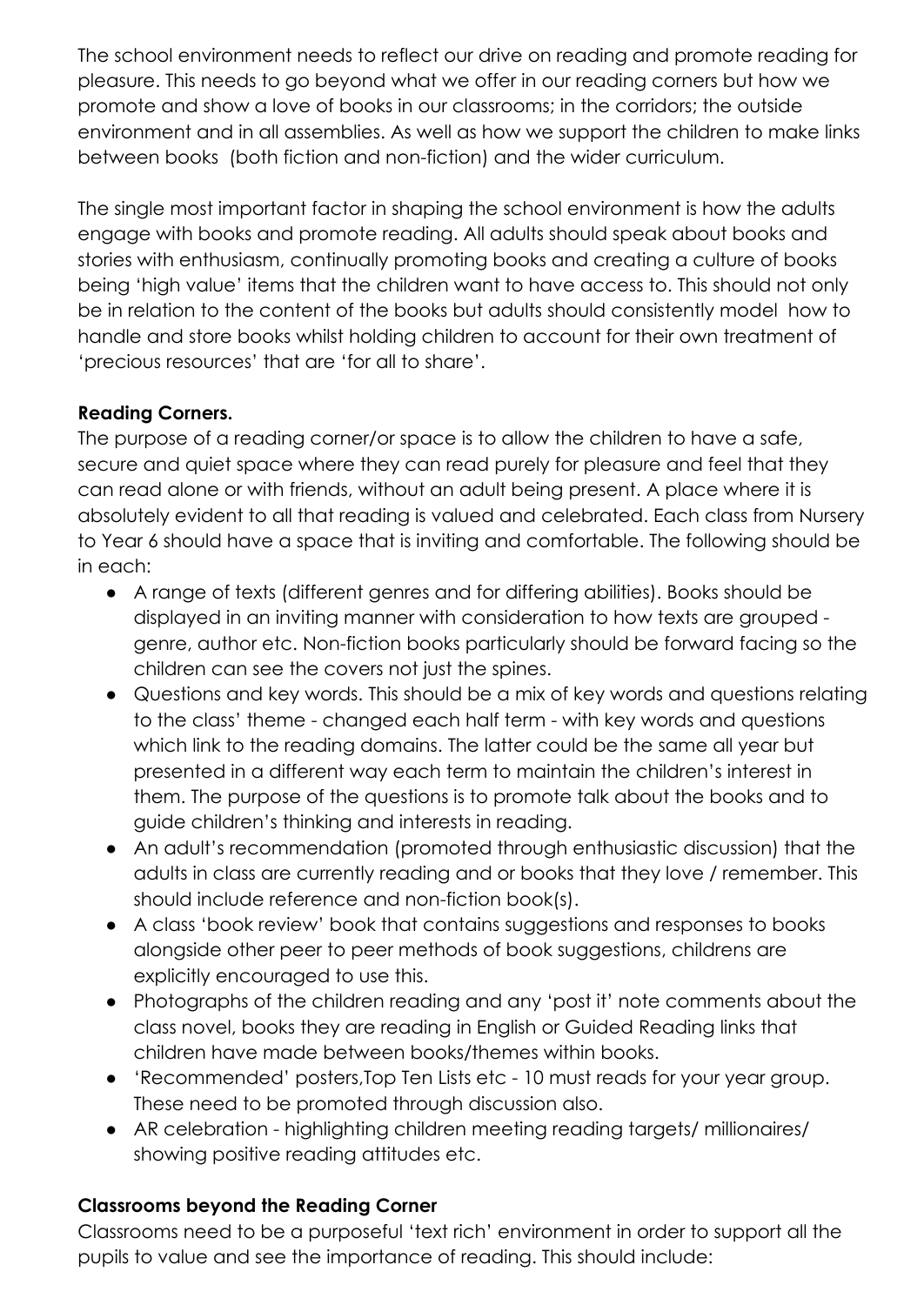- Having a range of texts (fiction and non-fiction) linked to wider areas of the year group's curriculum.
- Key vocabulary with definitions (where applicable) clearly displayed for all curriculum areas as well as 'wow' words brought to learning by the children.
- Front covers of books you have read as a class displayed (reading rivers/ reading webs/ reading maps).
- Anything else that the teachers feel promotes reading and the valuing of books.

# **Shared spaces**

Shared spaces around school should also show a love of reading and the importance of a language and text rich environment. This should include:

- Reading maps where class novels/ English book studies are set or where the authors are from. This can also include maps of fantasy realms.
- Teachers / school leaders as readers what teaching staff are reading.
- Parental engagement books parents love and are reading, pictures / text etc.

# **Promoting Books**

Adults at all levels should seek every opportunity to involve children in discussions about books and reading. These conversations should be built into everyday practice and be both formal and informal. Strategies should include:

- The use of seesaw to promote books that you think the children would like to read.
- Adults sharing what they are reading / being 'caught' reading.
- Teaching staff demonstrating their enthusiasm about literature and encouraging enthusiasm in their classes about children's literature. This should include having a knowledge of their children's tastes and preferences and be able to match books to them.
- Where children enthuse about a book, adults should make the effort to read it in order to discuss and demonstrate the children's opinions are valid.
- Making story time a highlight of the day consider the setting and how it is made special at these times. This could include certain routines or rituals to make that the special time has arrived like specific costumes, props, lighting etc.
- Ambassadors of reading / school librarians for AR space who are available to offer knowledge / recommend books to other children and staff.

# **Communication and support for parents.**

It is essential that all parents and carers are kept informed of all of the learning linked to reading which their child is exposed to in school. This will be done formally during the two parents meetings each year and through the end of year report. Less formally, workshops are run throughout the school year for parents to attend so they can see first hand how reading is taught in school and how they can support their child at home. In addition to this, Reception and Year 1 should run a workshop to focus on how phonics is taught, Years 2 and 6 should run a workshop around March/April to go through what reading looks like during the SATs tests and Year 1 should run a workshop about the phonics screening around April/ May time.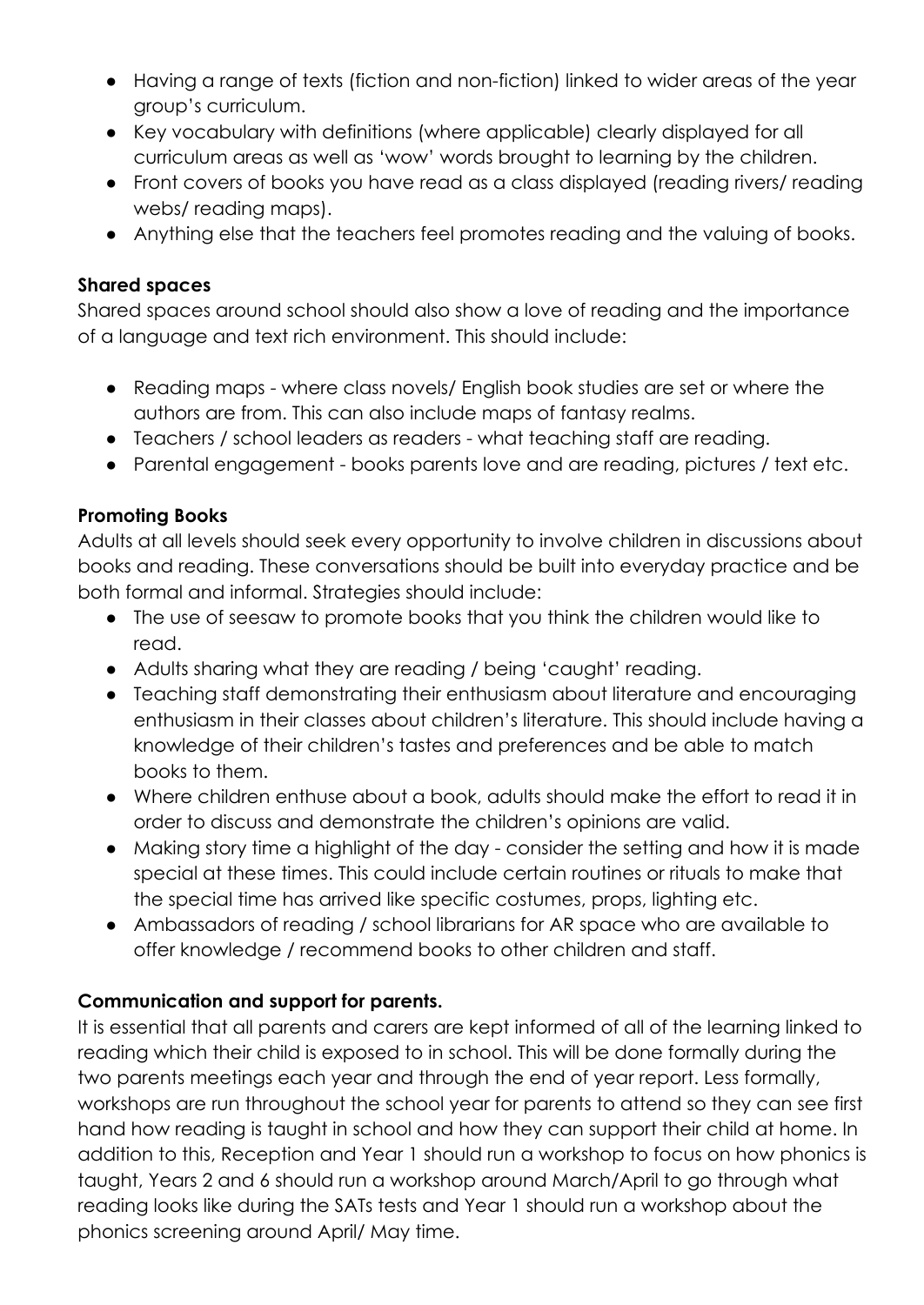To ensure full engagement, workshops should be run at times that ensure working parents are able to access them.

Each class (Nursery when the children are ready) from Reception to Year 6 should send home a reading record along with the books the children are reading for parents to sign when they've read the book. Parents should be encouraged to write a comment about how their child reads but this is not imperative as a parent's own literacy skills need to be taken into consideration - something as simple as a smiley face or even the child signing the record themselves is sufficient. Where appropriate, notes to parents about specific reading targets can be communicated via the reading record.

## **Books sent home.**

Each child from **Nursery to Year 2** should be sent home with a free choice library book. **This is in addition to their reading book which is matched to their reading band.** The library book may not match their phonics level / decoding ability but they will have picked it themselves and the purpose is to promote reading for pleasure; to allow children to experience texts which may not be covered during lessons and to provide a sharing book to enjoy with their family. The library books will be clearly labelled so parents, children and staff know that it is a book for families to enjoy together, not their reading book. Children should be given the opportunity to change their free choice library books at least once a week. Children in **Years 3-6** should be given the choice of taking a library book as well as their AR book.

Children from **Reception** up to children reading **purple** books (usually the end of Year 1/ beginning of Year 2 but this may differ from child to child) should be sent home with a banded book which matches their phonics/ decoding level. Once children reach purple banded books, class teachers make the decision whether it's appropriate to move them on to the AR (Accelerated Reader) system. It is the **teacher's responsibility** to ensure that children are given opportunities to change their banded/ AR books regularly and that they're moved up a level when appropriate as well as checking that children are reading regularly and that the book provides appropriate challenge. For any individuals in KS2 who still require a banded book to support with decoding, the class teacher may make the decision to also put them on the AR system for inclusion purposes.

# **AR Books.**

Children should complete a star reader test once a half term to give them a ZPD (Zone of Proximal Development). This will give the children a range of books which they can choose from. Teachers have the freedom to half the range so the children feel that they are making progress within each half term, for example if a child had a ZPD of 1.1-1.8 for autumn 1, the class teacher may wish to put the child on 1.1-1.4 for the few weeks of autumn 1 and then 1.4-1.8 for the last few weeks of autumn 1. Children do have the freedom to select books lower than their ZPD if it is a book they love and wish to re-read but pupil choices should be carefully monitored by teachers to ensure that they are challenging themselves enough to make progress. Teachers should also help to guide children and make suggestions to widen children's diet of book choices. Children should be given their AR login details so that they can complete the online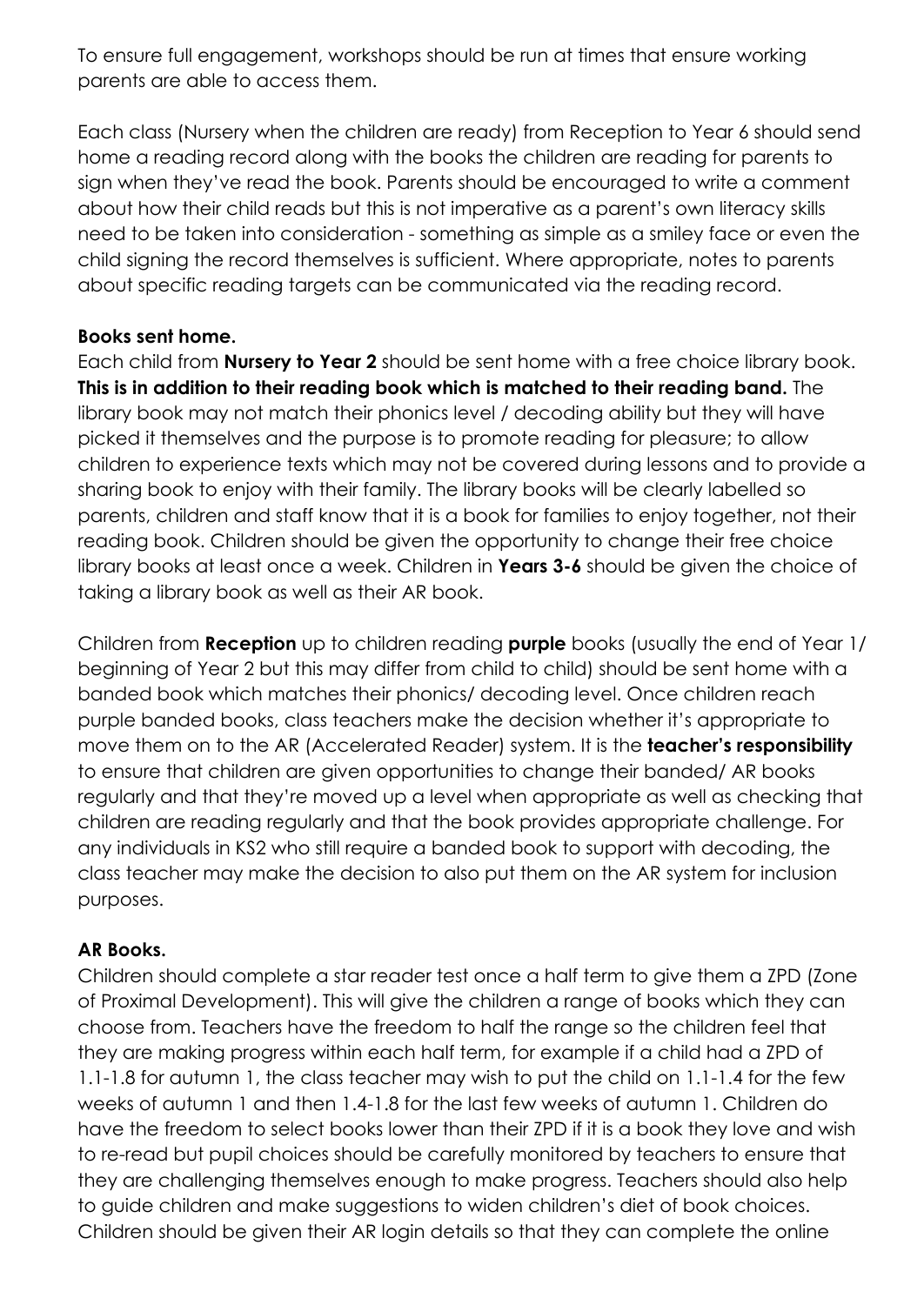tests after reading each book and, if possible, time should be given in school to complete them too.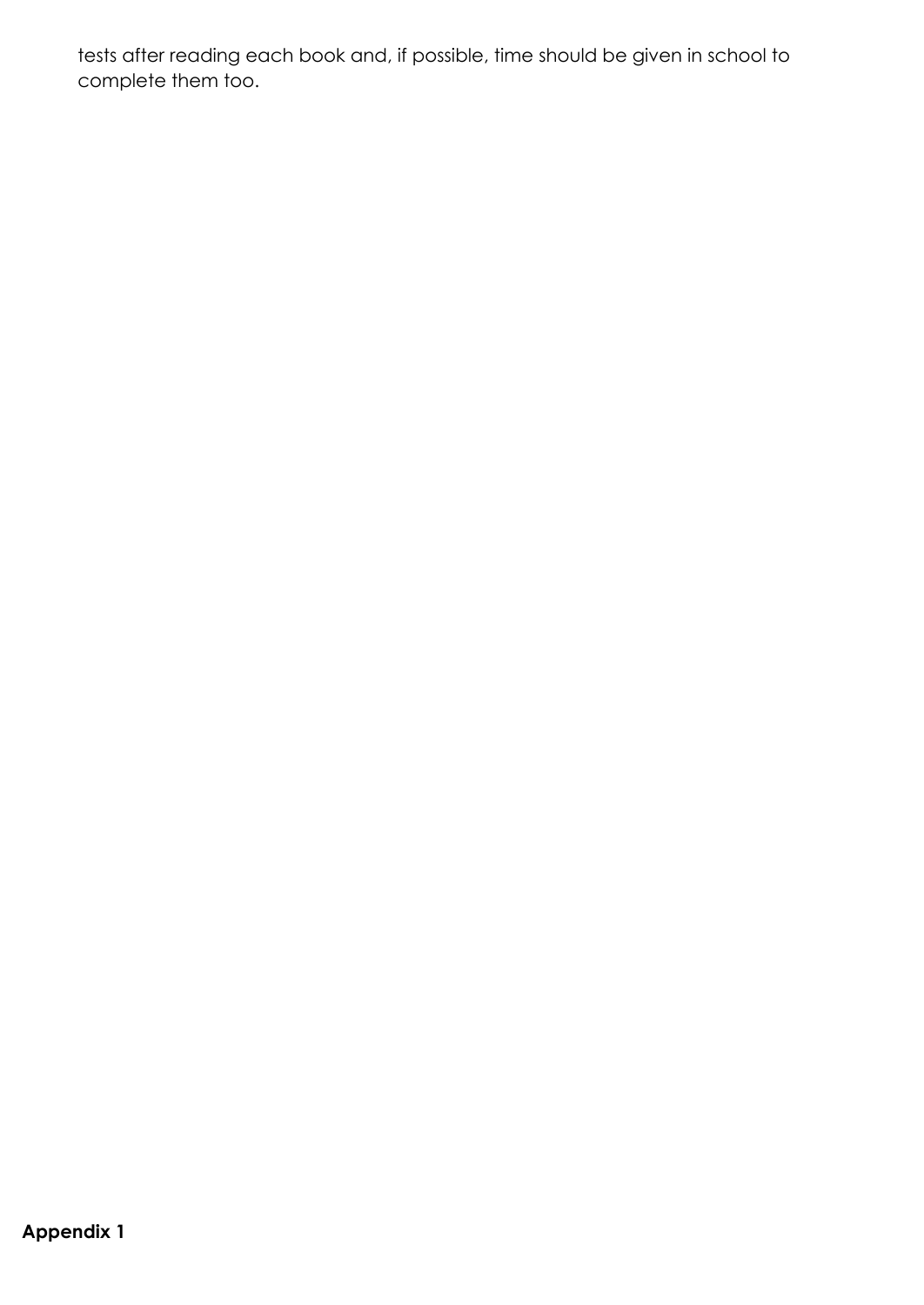

#### FIGURE 1: THE MANY STRANDS THAT ARE WOVEN INTO SKILLED READING?

This model compares skilled reading to a rope, which consists of many different strands that are essential for the rope (skilled reading) to come together.

#### *Language Comprehension:*

- **Background Knowledge** -This refers to the knowledge a reader already has about the information being read which needs to be applied in order to make sense of this new information. The knowledge about the world which children possess is, it seems, fairly crucial to them reading effectively.
- **Vocabulary** This refers to the breadth of a reader's vocabulary. Obviously the more words a reader knows in a text, the more fluent his/her reading of that text is likely to be.
- **Language Structures** A reader needs at least an implicit understanding of how language is structured, that is, grammar. The debate has been about whether that knowledge needs to be explicit. Most children (and adults) sense when a sentence is not grammatically correct without being able to explain what the problem is.
- **Verbal Reasoning** Readers need to be able to make inferences and construct meanings from the text: that is, they need to be able to THINK logically about what they read in they are to understand it, and its implications.
- **Literacy Knowledge** Understanding the concepts of print such as reading from left to right and top to bottom, how to hold a book, and that full stops complete one sentence (unit of meaning) before the text moves on. These things do not work in the same way in other languages, so they probably need to be taught somehow to English-speaking (and reading) children.

#### *Word Recognition:*

● **Phonological Awareness** – This refers to the awareness a reader has of the sound systems in language, including knowledge of syllables, and sentence intonation (a rise in voice when asking a question, for example). Knowledge and experience of rhymes seems especially important in developing this